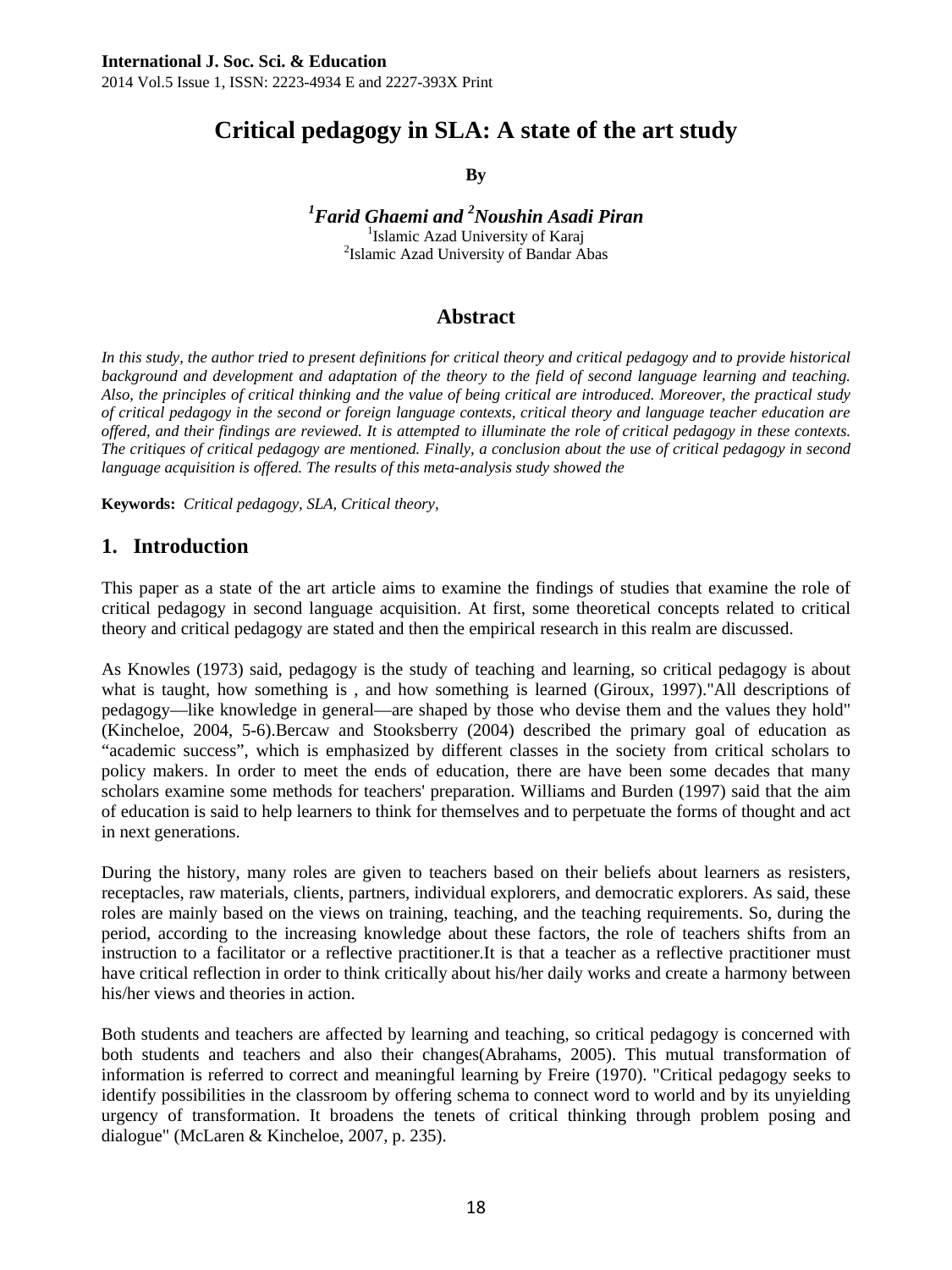#### **Definitions of Critical Thinking and Critical Pedagogy**

Critical thinking, as one of the most pervasive academic literature terms, is seldom clearly or comprehensively described by practitioners or theorists. The term has been interpreted from different standpoints, though not without commonalities. Reed and Kromrey (2001) agreed on several definitions mentioned for it despite long years that this issue is searched by many scholars. Critical thinking is considered thethought of as "a process of analyzing, synthesizing, and/or evaluating information" (Paul & Scriven, 1987, p. 1). Glaser (1941) described critical thinking as "attitude of being disposed to consider in a thoughtful way the problems and subjects that come within the range of one's experiences; knowledge of the methods of logical inquiry and reasoning; and some skills in applying those methods" (cited in Ramasamy, 2011, pp. 5-6). Ennis and Millman (1985) asserted that they described critical thinking for the first time as "the correct assessing of statements" (p. 46).

As Paul and Scriven (1987) said, critical thinking is the combination of intellectual standards that appears among disciplines and elements of thinking that are a part of all reasoning. According to them, "critical thinking is the intellectually disciplined process of actively and skillfully conceptualizing, applying, analyzing, synthesizing, and/or evaluating information gathered from, or generated by, observation, experience, reflection, reasoning, or communication, as a guide to belief and action" (p. 1).

McCarthy and colleagues (1999) defined critical thinking as "related to and equated with reflective judgment, intelligence, logical thinking; problem solving, nursing process, research, decision-making, diagnostic reasoning, therapeutic judgments, and the scientific method" (p. 142).

Kwak (2008) defined critical thinking as "Modernist theorists conceive of it in terms of both the ability and the disposition to evaluate beliefs, their underlying assumptions, and the worldviews in which those views are embedded" (p.121). Brookfield (2012) explained that critical thinking is not just a mean in order to catch good scores in the academic courses, but also it a thinking way helping human beings to stay intact despite different political, social, cultural, educational Flows that try to tempt people to think on the way that is in line with their intentions. As he said, the central point of critical thinking is taking informed action that is based on beforehand experiences and is "an action that is based on thinking and review, which means there is some evidence we take seriously as supporting such an action" (p. 13). Churchill, et. al. (2011) in a narrow view defined "critical" as criticizing and challenging in order to find the faults. Lowe, Prout, and Murcia (2013) defined critical reflection as "taking a holistic and balanced view of experience, events or situations" (p. 4). Moon (2000) also described it as "situating one's own actions in larger cultural, social and societal contexts to make sense of them and think about productive ways forward" (p. 446).

Many theorists discussed skill, disposition, and experience as the general points in defining critical thinking. David and White (2010) designed some stages containing some sub-branches for critical thinking, respectively: recognition, analysis, evaluation, and thinking about alternatives.

A number of definitions are for critical pedagogy (Kincheloe, 2004), but it is rooted from critical theory established by Frankfort School in 1923 (McLaren, 2003). Wink(2005) described it as "a prism that reflects the complexities between teaching and learning. It sheds light on the hidden subtleties that might have escaped the researchers' view previously. The prism has a tendency to focus on shades of social, cultural, political, and even economic conditions, and it does all of this under the broad view of history" (p. 26).

Gore (1993), Lather (1991), and Kohli (1998) asserted that theory and practice of critical pedagogy provide mechanisms for a socio-cultural examination of schools mainly based on social structures, like race, class, gender, ability, and sexuality in school and the greater society. Gore (1993) and Shor (1996) defined critical pedagogy as a critical pedagogical praxis.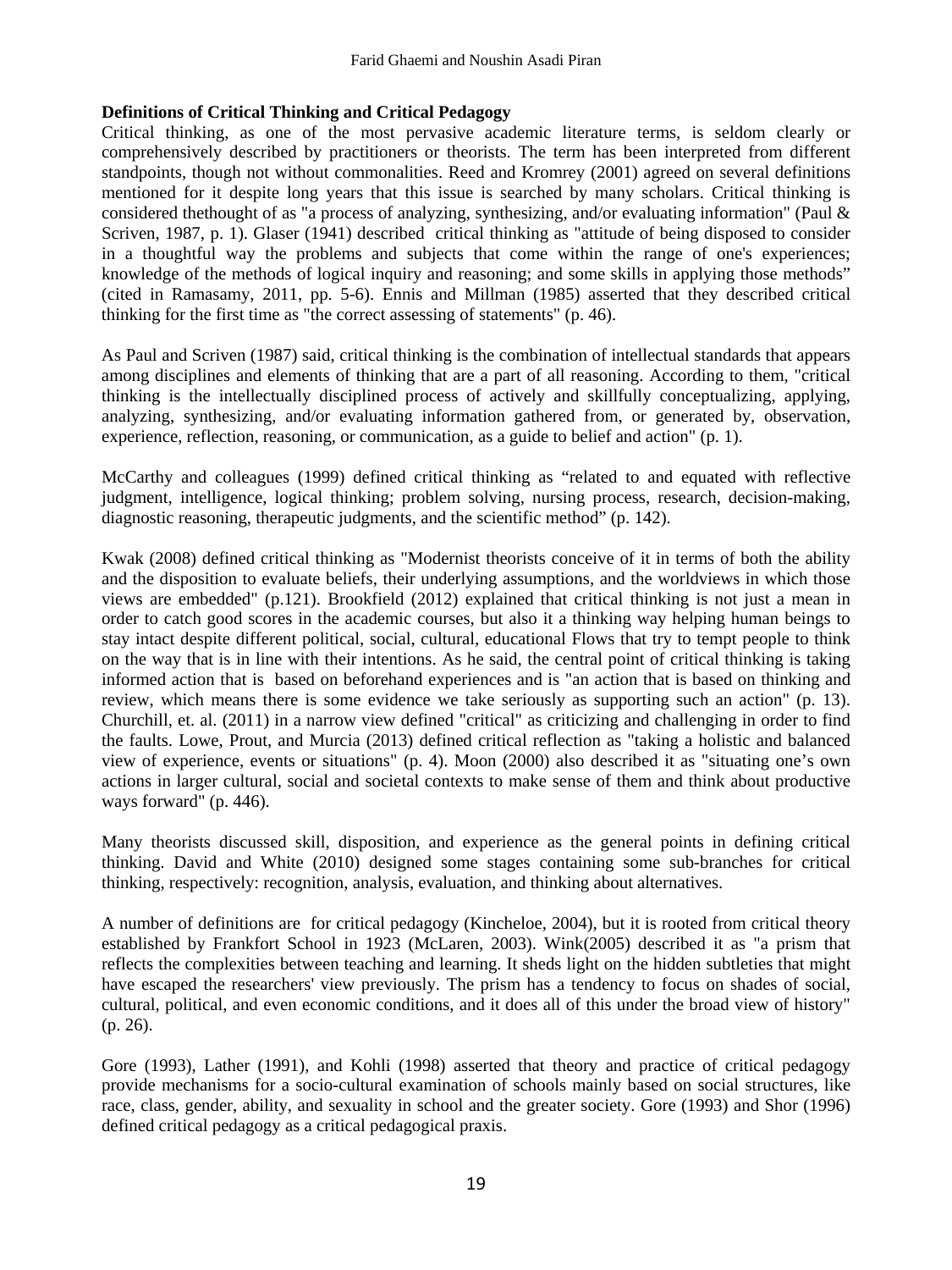#### **The Value of Being Critical**

Nowadays, critical thinking is used in preparing most of the educational curriculums as most of the teachers found it a useful new process to be in classrooms. It can be as a combination of particular skills like proper assessment of reasons or identification of fallacious arguments (Mason, 2008).

As Carroll (2007) said, "One of the key elements of critical thinking is the recognition that one's worldview can be a major hindrance to being fair-minded" (p. 4). In order to challenge the viewpoints to make sure that they are right. He mentioned that the critical thinker benefits two senses: the weak sense and a strong sense. The weak sense makes the critical thinkers be able to recognize, compare and contrast ideas while the strong understanding helps them to "have a certain *disposition* as well as a recognition of the many affective, cognitive, and perceptual biases that inhibit and distort our judgment" (p. 5).

Critical thinking is a lifelong process that can be improved by experience and being informed about it during the process of development. In 1980s, American Philosophical Association (APA) presented critical thinking as a purposeful and self- regulated judgment that makes the critical thinker to be able to interpret, analyze, evaluate, inference and explain. Also, it is mentioned that critical thinking is one of the necessary parts of the inquiry.

Different features are for a critical thinker. Paul and Scriven (1987)stated a critical thinker's ideas are not because a critical thinker tries to explore the best choices. Facione(1990) indicated the characteristics of a critical thinker clearly:

Habitually inquisitive, well-informed, trustful of reason, open-minded, flexible, fair-minded in evaluation, honest in facing personal biases, prudent in making judgments, willing to reconsider, clear about issues, orderly in complex matters, diligent in seeking relevant information, reasonable in the selection of criteria, focused in inquiry, and persistent in seeking results that are precise (p. 2).

At the early years of the rise of critical theory, many critical thinking scholars, ( Such as Ken Osborne (1990), Henry Giroux (1997), and Stephen Sweet (1998) ) argued the needs to move beyond educational ideology and employing it in the classrooms practically. Critical pedagogy includes some ideas that "leads us to advocacy and activism on behalf of those who are the most vulnerable in classrooms and society" (Wink, 2005, p. 165).

Critical pedagogy empowers the critical thinker with some features as it "gives voice to the voiceless; gives power to the powerless. Change is often challenging, and critical pedagogy emphasis on change from coerciveness to collaboration; from the transmission to transformative; from inert to catalytic; from passive to active" (Wink, 2005, p. 165).Critical pedagogy stands on the belief that it is a reflection of one's beliefs, assumptions and actions in order to develop the voice and engage in action to promote social justice. Three kinds of critical pedagogy are mentioned in the literature: transformative, generative, and transmission.

#### **Principles of Critical Thinking**

Abrahams (2005) defined critical pedagogy by means of several key principles as:

- 1. Education helps both students and teachers to pose their problems and solve it.
- 2. It helps both students and teachers to perceive the reality of the world.
- 3. It creates conciousnazation that is depth knowledge (becoming critically conscious of the sociohistorical world in which one intervenes or pretends to intervene politically (Macedo, 1994, p. Xi-Xii).
- 4. It is transformative, and it happens when teachers and students can acknowledge a change in perception.
- 5. Education is political. Those who teach the Critical Pedagogy model resist the political constraints that those in power set on them from the classroom to the community.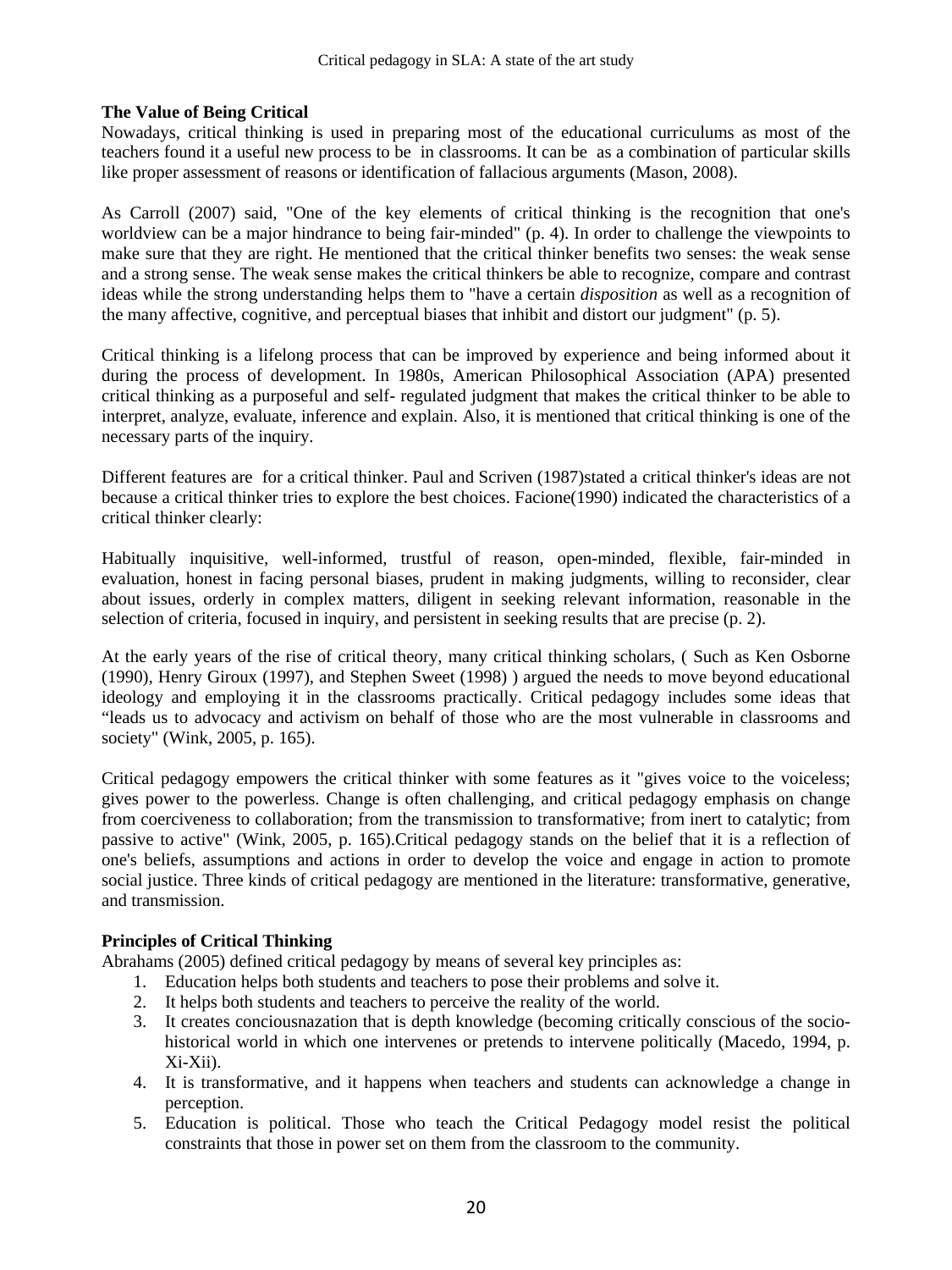Critical Pedagogy "is a way of thinking about, negotiating, and transforming the relationships among classroom teaching, the production of knowledge, the institutional structures of the school, and the social and material relations of the wider community, society and nation-state" (McLaren, 1998, p. 45).

Kumaravadivelu (2001) theorizes alternatively pedagogical principles: namely, particularity, practicality, and the opportunity. He advocates "a context-sensitive, location-specific pedagogy that is based on a correct understanding of local linguistic, socio-cultural, and political particularity" (p. 544).

Eleven principles of critical thinking are presented byLarson (1994):

- 1. Gather complete information.
- 2. Understand and define all terms.
- 3. Question the methods by which the facts are .
- 4. Question the conclusions.
- 5. Look for hidden assumptions and biases.
- 6. Question the source of facts.
- 7. Do not expect all of the answers.
- 8. Examine the big picture.
- 9. Examine multiple causes and effects.
- 10. Watch for thought stoppers.
- 11. Understand your own biases and values.

Critical thinking is as a biased process of thoughts and actions by Brookfield (1997). He proposed a model for critical thinking including five phases: " (a) a trigger event, (b) appraisal, (c) exploration, (d) developing alternative perspectives, and (e) integrating into thinking and living" (p.26).

Rawling (n. d, p. 62) describes the main features of an enquiry-based approach as one that:

- involves learners as active participants in a sequence of significant learning through enquiry
- provides opportunities for the development of a wide range of skills and abilities
- provides possibilities for open-ended enquiries in which attitudes and values may be clarified and an interchange of ideas and opinions can take place
- provides scope for an effective balance of both teacher directed work and more independent student enquiry

#### **The Historical Development of Critical Pedagogy**

The first roots of critical thinking, as an old concept, belong to the lessons of Socrates in order to learn his students' reasoning (Soeherman, 2010). After him, many practitioners and theorists viewed critical thinking from a set point of view, although some of them like Ennis (1993), reformed their prior assumptions for times.

Any attempt to search the roots of critical pedagogy results to Paulo Freire, a Brazilian educationalist, as "the inaugural philosopher of critical pedagogy" (McLaren, 2000, p. 1). In 1970s,Freire claimed an antiauthoritarian, dialogical and interactive approach in rational power issues. He mainly emphasized on being critical not only in the classroom and about education, but also in the society and critiques related to the daily life's social and political practices (Freire, 1998). In fact, Freire's (1973) expression of "reading the word and reading the world" was representative of his view about critical thinking. It means that education is produced collaboratively and collectively through the reality of students' lives.

Freire (1984, p. 68) offered that critical consciousness can be achieved by problem posing and authentic dialogue of students and their teachers:

Whereas banking education anesthetizes and inhibits creative power, problem-posing education involves a constant unveiling of reality. The former attempts to maintain the *submersion* of consciousness; the latter strives for the *emergence* of consciousness and *critical intervention* in reality.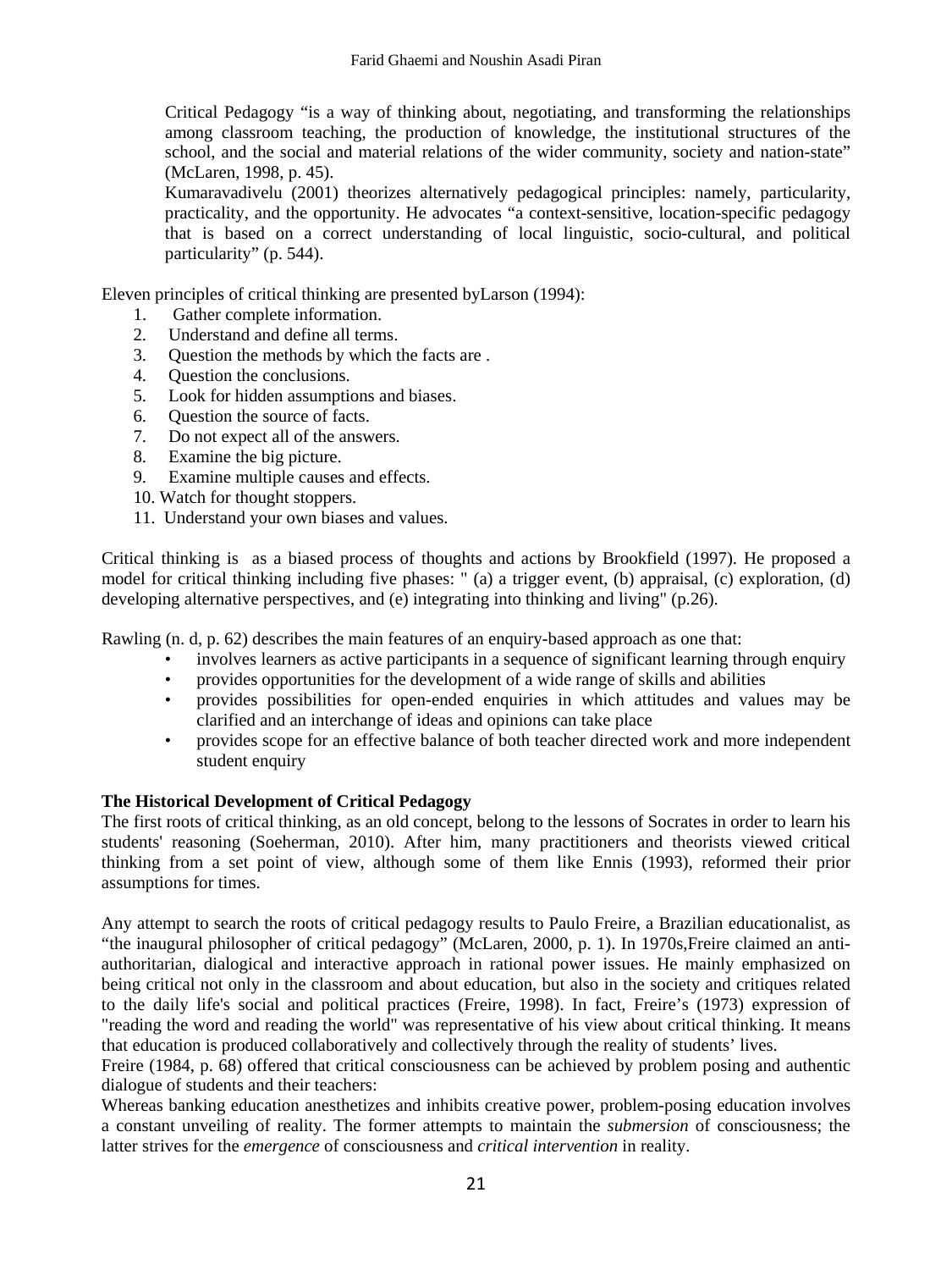Following the statements of Freire about the complexity of defining a singular pedagogy, Gaudianoand de Alba(1994) said,"one cannot speak of pedagogy but must speak instead of pedagogies which respond to particular necessities, interests and conditions" (p. 128).

"Pedagogy of possibility", as one of the methods of critical pedagogy was introduced by Simon(1987)that inherent in this view is an "educational practice that is at enabling a particular moral project, a critical 'not yet' of how we might live our lives together"(p. 372). As he claimed that it is a transformative pedagogy, so:

"will require forms of teaching and learning linked to the goal of educating students to take risks, to struggle with ongoing relations of power, to critically appropriate forms of knowledge that exist outside their immediate experience, and to envisage versions of the world that is 'not yet' – in order to be able to alter the grounds upon which life is lived" (p. 375).

# **2. Research on Critical Thinking and Pedagogy**

Critical thinking is not a new idea and since 1980s, many empirical studies on critical thinking and critical pedagogy have been conducted in different disciplines (e.g. philosophy, mathematics, art, literature, medical sciences, language, etc.). The abstract of some of these studies are mentioned below:

Shaban Rafi (2010) promoted critical pedagogy in language teaching by means of both qualitative and quantitative method on female and male English language teachers. A questionnaire was used for the qualitative section of the study and the quantitative part; a pretest was given, then in the treatment phase they were taught English Essay Writing (EEW) by incorporating Paul's E&S of critical thinking in two hours program in a day over 2 weeks, and final posttests I and II were held. The results of paired sample t-test showed a "marked difference (41.26 Mean Score) was measured in the performance of English language teachers in the result of critical thinking instructions into the composition of English Essay Writing. A significant difference was measured between Post-test I and II among the CSS students" (p. 63).

Shin and Crooks (2005)examined the role of critical pedagogy in the EFL context of Korea. They examined the responses of Korean students to the critical dialogues and non-authoritarian interactions with teachers. The results of qualitative analyses of data showed that they were not resistant to the materials including critical topics, and also they were capable of coping with critical approaches. It also issues that the "students recognized the classes as challenging though not as focused on exam preparation as their regular course offerings" (p. 113).

Searching in the literature showed that very few studies carried out in Iran have focused specifically on how critical thinking skills are understood and developed at second language classroom level. Some of these studies are:

Safari and Pourhashemi (2012) examined the applicability of critical pedagogy in an educational system of Iran as an ELT context through a qualitative study. The participants of this study were 12 Iranian English language teachers of both genders teaching English in various institutes who were selected. The data collection procedures in this study were conducted by means of some instruments as journal writing, observation and semi-structured interview. The principal findings of this study were:

"lack of familiarities with the approach, shortage of fluent and competent teachers, inaccessibility to the critical textbooks and published instructional materials for both teachers and learners, resistance of school principals against any innovative approach, fossilized unequal power relationship between teacher and students, absence of culture of critical thinking in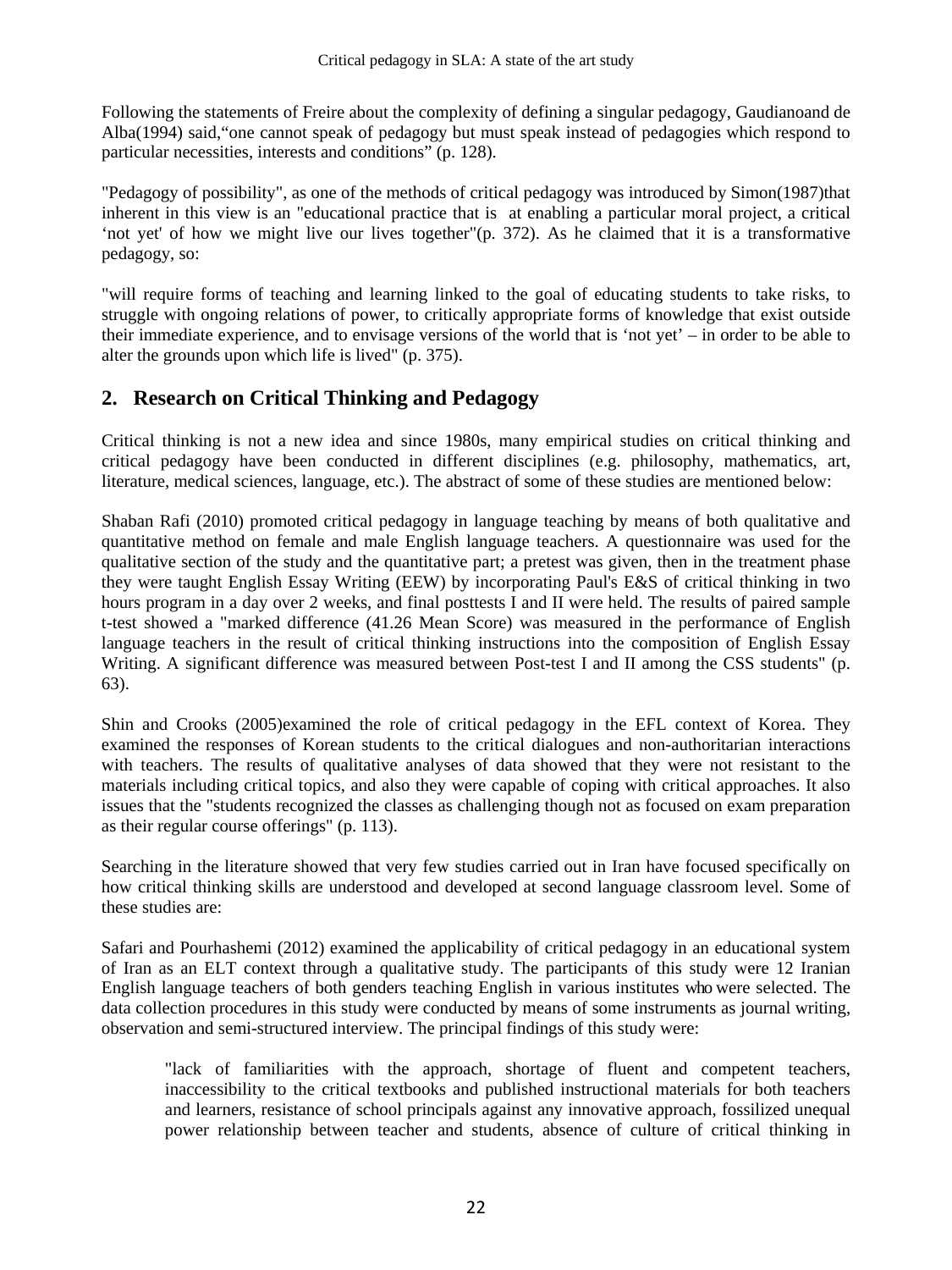education, inefficiency of pre-service and in-service classes for English teachers, culturally and politically inappropriate for our education" (p. 2550-2553).

Barjesteh, Alipour and Vaseghi (2013) conducted a study on improving Iranian EFL learner's reading comprehension ability through critical pedagogy strategies. 60 Iranian male and female university students were selected among 84 BA second–year students majoring in English translation. Two instruments used in this study were: language proficiency test (TOEFL and Longman, 2003) and a set of reading tests and Watson–Glaser critical thinking appraisal. The results of independent sample t-tests showed the positive effects and facilitative role of critical pedagogy strategies on the reading comprehension of the learners in the critical group.

#### **Critiques of Critical Pedagogy**

Due to the versatile nature of critical pedagogy, several critiques are suggested for it by various scholars. Some of them are mentioned below:

One of these critiques is linked to Jennifer Gore's (1993, p. 40) critique who offered two stands for critical pedagogy as "pedagogical practice" which "offers concrete suggestions and examples taken from their own pedagogical practice, and which is intended to help other educators". She also criticizes the "pedagogical project" that is presented by Girux and McLaren, because she believed that it should not be "critical *pedagogy*, but critical *educational theory*" (p. 42). So she concludes:

Their pedagogy might be seen to restrict its audience to those readers who have the time, energy, or inclination to struggle with it (namely, other academics and graduate students; not the avowedly targeted teachers or, in many cases, undergraduate students) and, in so limiting its audience, it subsequently limits its political potential (p. 38).

Another theorist who claimed some critiques on critical pedagogy was Elizabeth Ellsworth (1992). She observed critical pedagogy from a feminist perspective. She claimed that the word "critical" is a "repressive myth[s] that perpetuate[s] relations of domination" and hides "the actual political agendas … namely antiracism, antisexism, anti-elitism, anti-heterosexism, anti-ableism, anti-classism, and antineoconservatism" (p. 93). She continued that:

"theorists of critical pedagogy have failed to launch any meaningful analysis of or program for reformulating the institutionalized power imbalances between themselves and their students, or of the essentially paternalistic project of education itself" (p. 98).

Bowers (1987) said,"The problem with Freire's position is not that he advocates critical reflection but that he makes it the only legitimate source of knowledge and authority" (p. 129).

Some scholars NIL some post modernism criticisms as Burbules and Rice (1991) who stated to three recurring ideas that appear in the literature: "the rejection of absolutes; the perceived saturation of all social and political discourses with power or dominance; and the celebration of difference" (p. 397). Weiler (1991) who mentioned to the modernist tendencies of critical pedagogy and postmodernism. Parker (1997) maintains many critical educational practices are located within modernist assumptions of teacher autonomy and leave much to be when viewed from a postmodern understanding of the nature of knowledge construction.

# **3. Conclusion**

Theories and particularly, critical pedagogy theories make some changes in perception of those who are in touch with them. This result is tangible in the issues related to education, and especially –as this study is subjected- in language teaching and learning too. As it is in the literature, it can be applied in language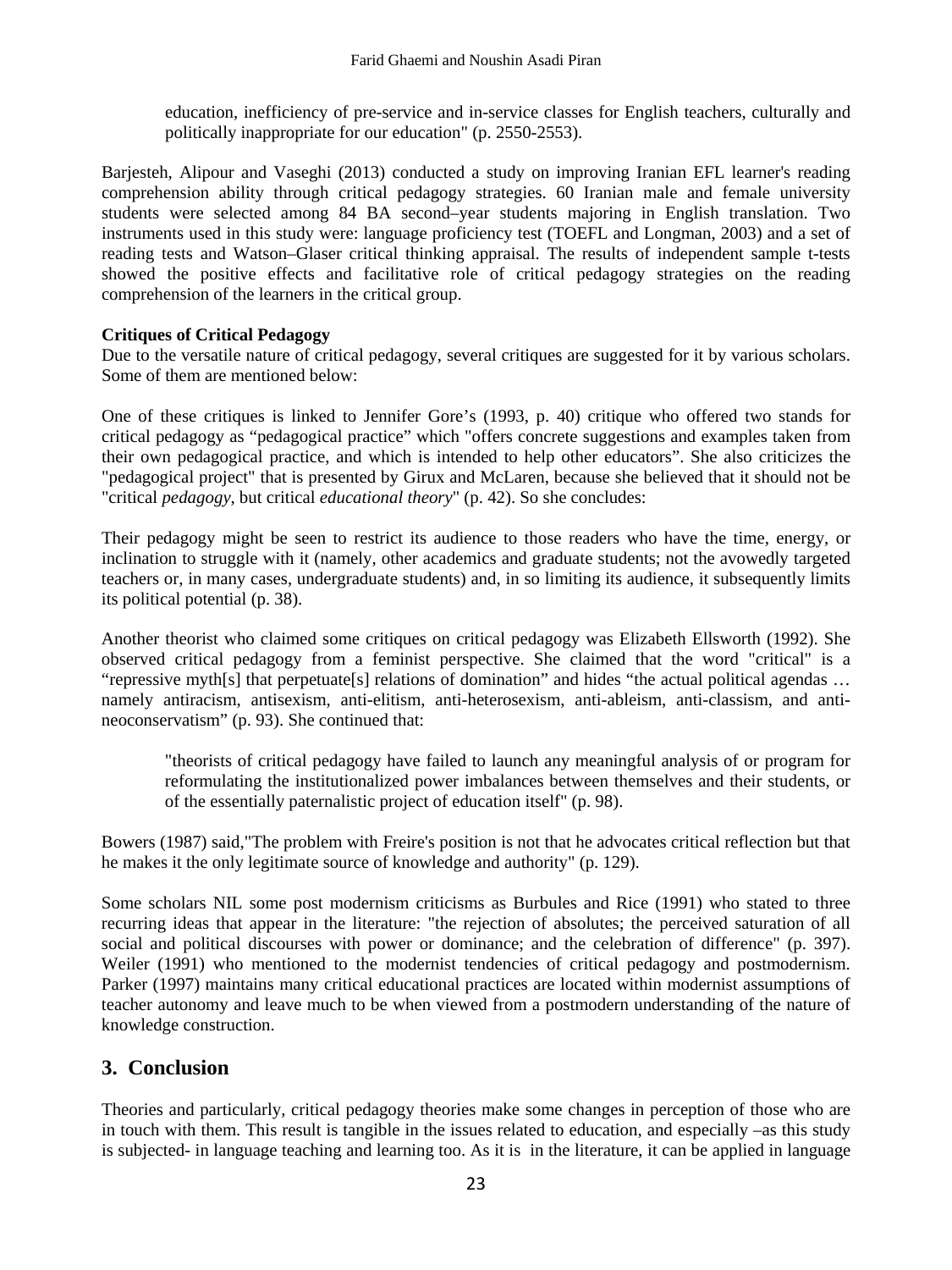activities related to both language teachers (as teacher education programs) to projects related to language learners (as improving their macro and micro skills) in order to have significant language instructional activities.

Having a comprehensive understanding of the function and value of critical pedagogy concept and to apply it in language classes practically to make sense out of it and to practice to do the own thinking. One issue in implementing critical pedagogy is its interference with the traditional methods used in classes, so it is essential to think about the way that critical pedagogy strategies can be adapted to the past teaching method used for a class.

Having explored the literature in this paper, the former research make us think more about the way we teach as a teacher, the way we learn as a learner and to think more about the instruction process that occurs in classrooms. Teachers are believed as the most significant figures in meeting this end and if they have a thorough understanding of this kind of pedagogy, so they are able to transform it to their students more efficiently. Being aware of the challenges and the problems that can be in implementation and development of critical thinking and pedagogy skills in the classrooms is valuable too. Teachers need to bear in their minds that learning their students to apply this knowledge to other situations is one of the central activities in order to make sense of this type of pedagogy.

Breunig (2005) mentions some of the constraints of applying critical pedagogy as "lack of student preparation, institutional constraints, student resistance, and the fact that research is often valued over teaching in post-secondary institutions and student-centered teaching requires a lot of time" (p. 120).

Based on the current and also the related research to this realm, some groups are targeted for pedagogical implication of critical thinking and pedagogy. Some of these groups are EFL and ESL teachers who have an essential role in transforming these critical activities, learners who need to be eager to use them in their education, educational officials who desire to follow more recent teaching methods and techniques to apply in the educational system, and EFL/ESL textbook designers who try to design more up-to-date books mainly for educational purposes.

Concluding this study, it can be a good idea for the interested researchers to investigate the role of critical pedagogy in various aspects of SLA, especially its effect on learning different macro and micro skills of the second or foreign language. As Lather (1998) stated; the essence of conducting the present day task of critical pedagogical project is as "situate the experience of impossibility as an enabling site for working through aporias" (p. 495). He concludes that: "As an arena of practice, critical pedagogy might serve a transvaluation of praxis if it can find a way to participate in the struggle of these forces as we move toward an experience of the promise that is unforeseeable from the perspective of our present conceptual frameworks" (p. 497). According to the lack of studies done in this realm in the context of Iran, it is recommended to Iranian interested researchers too.

# **References**

- Abrahams, F. (2005). The application of critical pedagogy to music teaching and learning. *Visions of Research in Music Education, 6*. Retrieved from http://www.rider.edu/~vrme
- Barjesteh, H., Alipour, B. & Vaseghi, R. (2013). Critical pedagogy: improving Iranian EFL learner's reading comprehension ability through CP strategies. *Indian Journal of Fundamental and Applied Life Sciences, 3*(3), 335-341.
- Bercaw, L. A., & Stooksberry, L. M. (2004). Teacher education, critical pedagogy ,and standards: An exploration of theory and practice. [Electronic Version]. From www.usca. edu/essays/ vol122004/Bercaw.pdf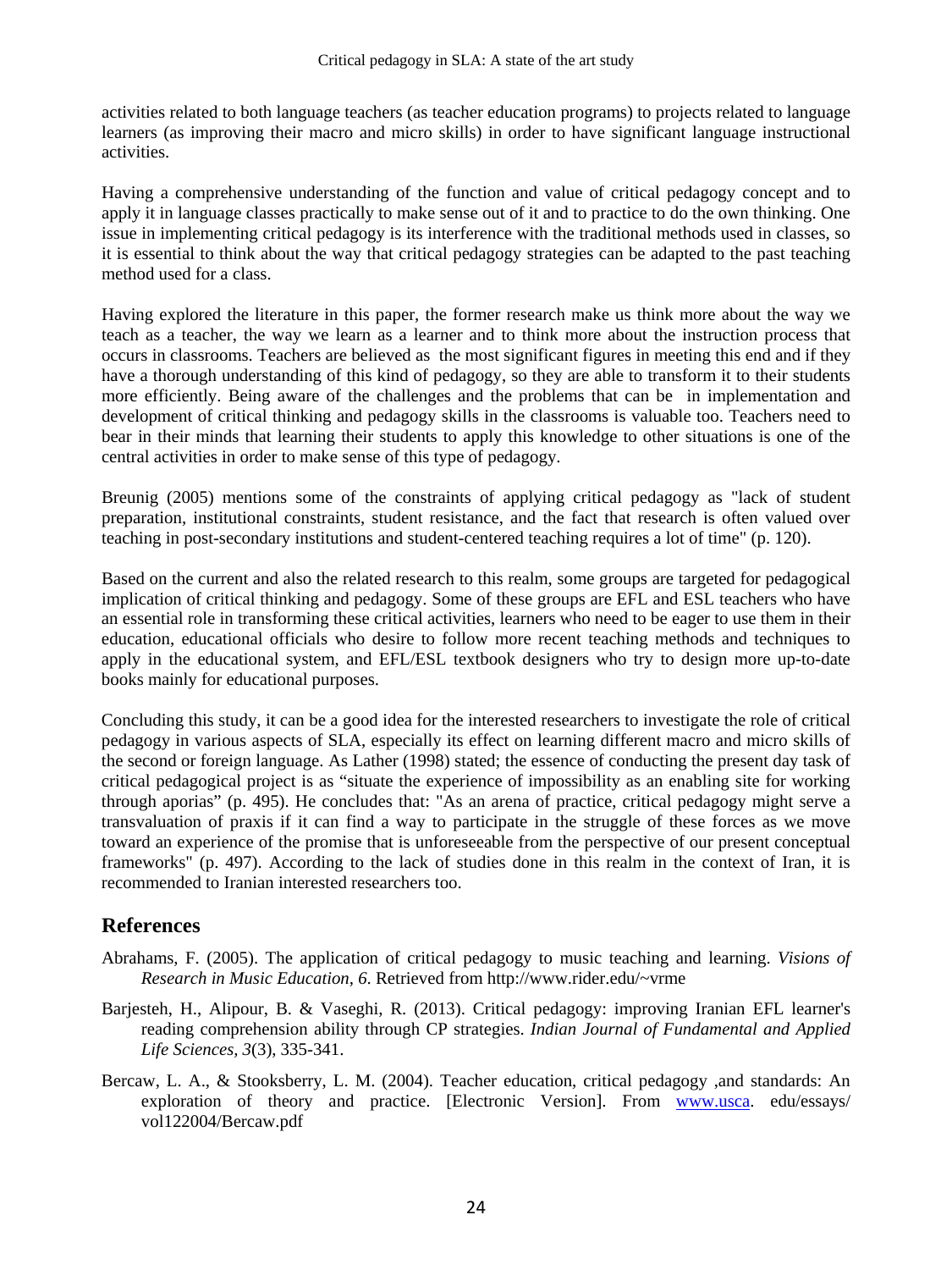- Bowers, C. A. (1987). *Elements of a Post-liberal Theory of Education*. New York: Teachers College Press.
- Breunig, M. (2005). Turning experiential education and critical pedagogy theory into praxis. *Journal of Experiential Education, 28*(2), 106-122.
- Brookfield, S. D. (1997). Assessing critical thinking. *New Directions for Adult and Continuing Education, 75,* 17-29.
- Burbules, N., & Rice, S. (1991). Dialogue across Difference: Continuing the Conversation. *Harvard Educational Review, 61*(4), 393-416.
- Carroll, R. T. (2007). Teaching critical thinking. Paper expanded from a presentation at the. Critical Thinking Workshop, Las Vegas, NV. Retrieved March 25, 2013 from.www.skepdic.com/essays/teachingCT.html.
- Churchill, R., Ferguson, P., Godinho, S., Johnson, N., Keddie, A., Letts, W., Mackay, J., McGill, M., Moss, J., Nagel, M., Nicholson, P. & Vick, M. (2011). *Teaching: making a difference*. John Wiley & sons: Australia.
- Ellsworth, E. (1992). Why doesn't this feel Empowering? Working through the Repressive Myths of Critical Pedagogy. In C. Luke & J. Gore (Eds.), *Feminisms and Critical Pedagogy* (pp. 90-119). New York: Routledge.
- Ennis, R.H. & Millman, J. (1985) Cornell Critical Thinking Test, Level Z. Pacific Grove:

Critical Thinking Press and Software.

Facione P. (1998), *Critical thinking: what it is and why it counts*, California Academic Press.

Freire, P. (1970). Pedagogy the oppressed New York: Continuum.

Freire, P. (1973). *Education: The Practice of Freedom*. London: Writers and Readers.

Freire, P. (1984). *Pedagogy the* New York: Continuum Publishing Corporation.

Giroux, H. (1997). Pedagogy and the politics of hope: Theory, culture, and schooling.

Boulder, CO: West view Press.

- Glaser, R. (1981). An experiment in the development of critical thinking. New York: Teachers College, Columbia University.
- Gore, J. M. (1993). *The struggle for pedagogies: Critical and feminist discourses as regimes*
- *of truth.* New York: Routledge.
- Guadiano, E., & de Alba, A. (1994). Freire Present and Future Possibilities. In P. McLaren & C. Lankshear (Eds.), *Politics of Liberation: Paths from Freire* (pp. 123-141). London & New York: Routledge.
- Kincheloe, J. L. (2004). Critical pedagogy. New York, NY: Peter Lang.
- Knowles, M, (1973), The adult learner: A neglected species. Houston, TX: Gulf.
- Kohli, W. (1998). Critical education and embodied subjects: Making the poststructural turn. *Educational Theory, 48*(4), 511-519.
- Kumaravadivelu, B. (2001). Towards a Postmethod Pedagogy. *TESOL Quarterly, 25*(4),537-560.
- Kwak, D. (2008). Re-conceptualizing in culturally . In M. Mason (Ed.), Critical thinking and learning (pp. 120–130). Richmond, Victoria, Australia: Blackwell.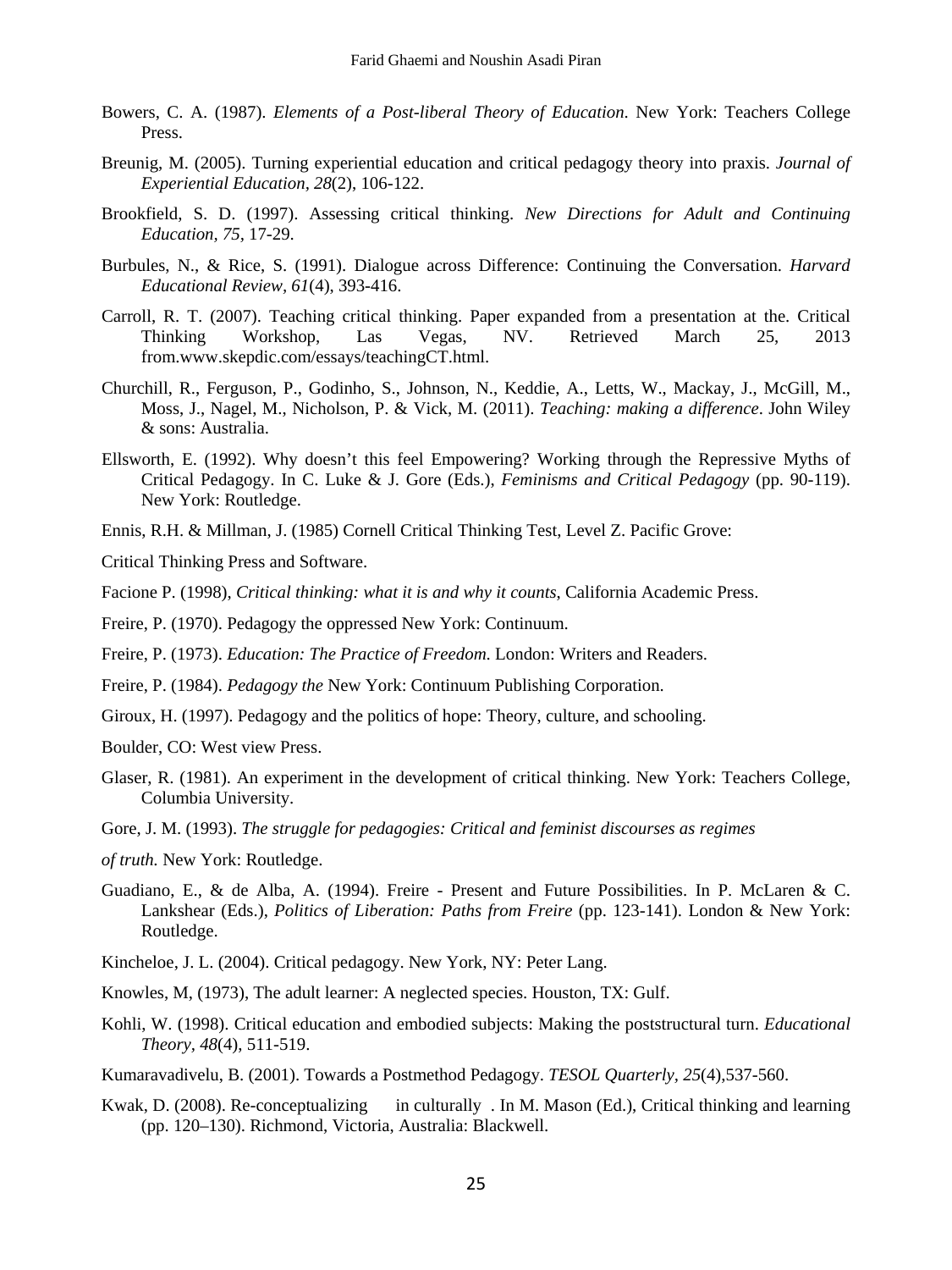- Larson, L. (Ed.). (1994). Principles of critical thinking. Ohio University. Lecture handout, partially referenced.
- Lather, P. (1991). *Getting smart: Feminist research and pedagogy within the postmodern.*

New York: Routledge.

- Lowe, G. M., Prout, P., & Murcia, K. (2013). I See; I Think I Wonder: An Evaluation of Journaling as a Critical Reflective Practice Tool for Aiding Teachers in Challenging or Confronting Contexts. *Australian Journal of Teacher Education*. 38(6), Article 1. DOI: 10.14221/ajte.2013v38n6.6. Available at: http://ro.ecu.edu.au/ajte/vol38/iss6/1
- Macedo, D. (1994). Preface. In P. McLaren & C. Lankshear (Eds.), Conscientization and Resistance (pp. 1–8). New York: Routledge.
- Mason, M. (Ed). (2008) *Critical thinking and learning*. Oxford: Blackwell Publishing.
- McCarthy, P., Schuster, P., Zehr, P., & McDougal, D. (1999). Evaluation of critical thinking in a baccalaureate nursing program.*Journal*
- McLaren, P. (2000). Paulo Freire's Pedagogy of Possibility. In S. Steiner, H. Krank, P. McLaren, & R. Bahruth (Eds.), *Freirean Pedagogy, Praxis and Possibilities: Projects for the New Millennium* (pp. 1-22). New York & London: Falmer Press.
- McLaren, P. (1998). Revolutionary multiculturalism: Pedagogies of dissent for the new millennium. Boulder, CO: West view Press.
- McLaren, P. (2003). *Life in schools: An introduction to critical pedagogy in the foundation of education*: Boston, MA: Allyn & Bacon.
- McLaren, P.& Kincheloe, J. (Eds.). (2007). Critical pedagogy: where are we now? New York: Peter Lang.
- Moon, J. (2000). *Reflection in learning and professional development: Theory and practice*. Routledge Falmer, London.
- Osborne, K. (1990). Is there a democratic socialist pedagogy? In D. Henley & J. Young (Eds.), Canadian perspectives on critical pedagogy (pp. 43-73). Manitoba, Winnipeg: The Canadian Critical Pedagogy Network with Social Education Researchers in Canada.
- Parker, S. (1997). Reflective Teaching in the Postmodern World: A Manifesto for Education in Post modernity. Buckingham: Open University Press.
- Paul, R., & Scriven, M. (1987). *Defining critical thinking*. Retrieved from http://www. criticalthinking.org /print-page.cfm?pageID=766
- Ramasamy, Sh. (2011).An analysis of informal reasoning fallacy and critical thinking disposition among Malaysian undergraduate. Retrieved from eric.ed.gov/?id=ED525513
- Rawling, E. (n. d.). *Handbook for Geography teachers: Teaching and learning in the classroom: Approaches to teaching and learning.* Pp. 7 – 67.
- Reed, J. H., & Kromrey, J. D. (2001). Teaching critical thinking in a community college history course: Empirical evidence from infusing Paul's model. *College Student Journal, 35*(2), 201-215.
- Safari, P.& Pourhashemi, M. R. (2012).Toward an empowering pedagogy: Is there room for critical pedagogy in educational system of Iran?. *Theory and Practice in Language Studies, 2*(12), pp. 2548-2555. doi:10.4304/tpls.2.12.2548-2555
- Shaban Rafi, M. S. (2010). Promoting critical pedagogy in language education. The and Published by University of Sindh, Jamshoro.